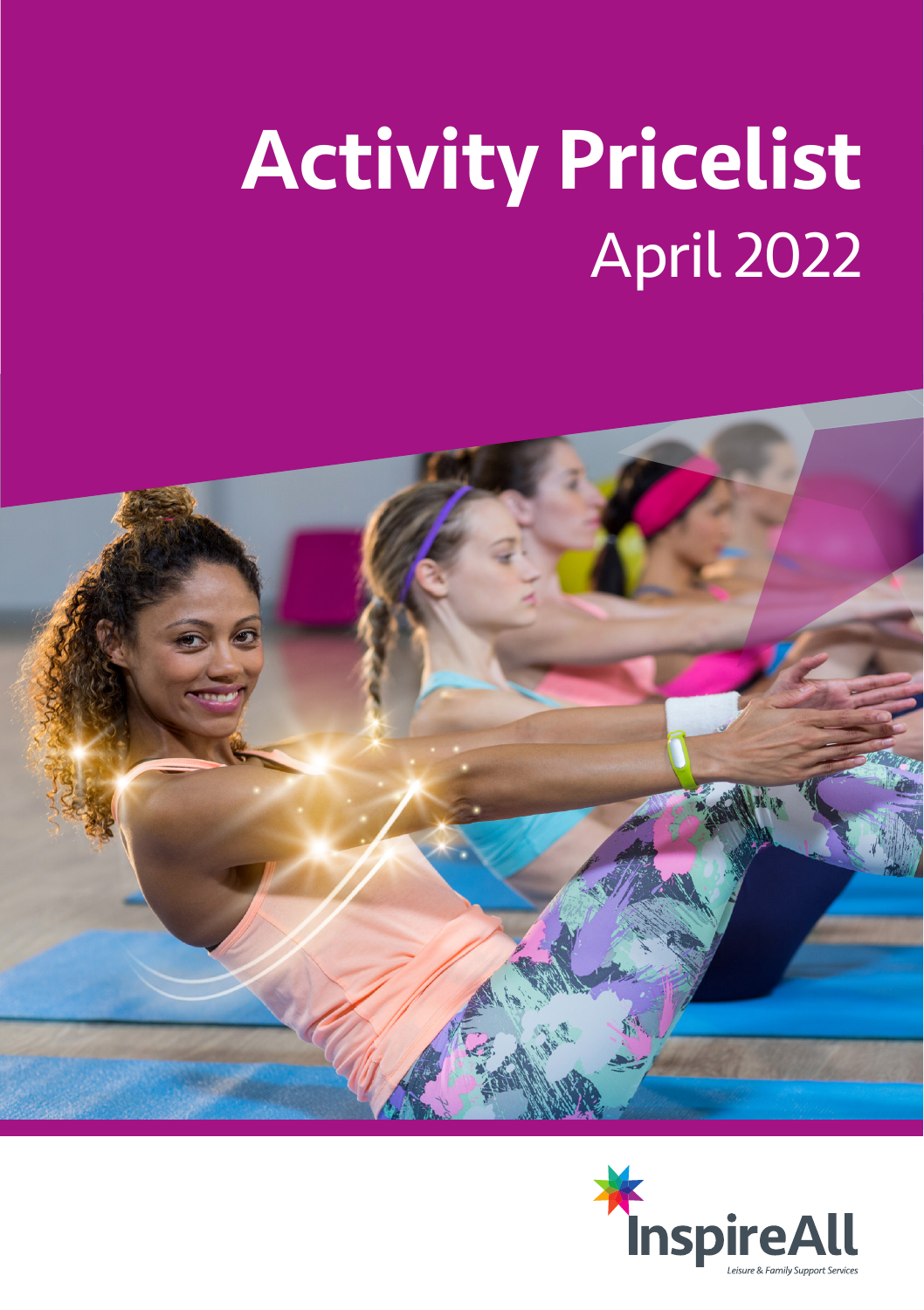| <b>Indoor Sports Court Hire</b>                      |                        | Available at these centres:     |                              |                    | BG FF                       |
|------------------------------------------------------|------------------------|---------------------------------|------------------------------|--------------------|-----------------------------|
| <b>Activity</b>                                      | <b>Leisure</b><br>Card | <b>Fitness</b><br><b>Member</b> | <b>Swim</b><br><b>Member</b> | Concession<br>Card | <b>Non</b><br><b>Member</b> |
| Badminton Peak (55 mins)                             | £11.00                 | £11.00                          | £11.00                       | £11.00             | £15.00                      |
| Badminton Off-Peak (55 mins)                         | £8.50                  | £8.50                           | £8.50                        | £6.40              | £12.50                      |
| Squash Courts Peak (45 mins)                         | £9.00                  | £9.00                           | £9.00                        | £9.00              | £13.00                      |
| <b>Squash Courts Off-Peak</b><br>$(45 \text{ mins})$ | £7.00                  | £7.00                           | £7.00                        | £5.25              | £11.00                      |

| $\overline{\text{KEY:}}$ BG Bushey Grove FF Furzefield TV The Venue |
|---------------------------------------------------------------------|
|                                                                     |



*Football and multi-sport pitches are available to hire at Bushey Grove and Furzefield. For availability and prices please contact the individual sites.*

| <b>Swimming</b>                                   | Available at these centres:<br>$  $ TV $  $<br>FF I |                                 |                              |                           |                             |
|---------------------------------------------------|-----------------------------------------------------|---------------------------------|------------------------------|---------------------------|-----------------------------|
| <b>Activity</b>                                   | <b>Leisure</b><br>Card                              | <b>Fitness</b><br><b>Member</b> | <b>Swim</b><br><b>Member</b> | <b>Concession</b><br>Card | <b>Non</b><br><b>Member</b> |
| <b>Adult Swim</b>                                 | £4.20                                               | <b>FREE</b>                     | <b>FREE</b>                  | £3.15                     | £6.20                       |
| Junior Swim (3-16 yrs)                            | £3.20                                               | <b>FREE</b>                     | <b>FREE</b>                  | £2.40                     | £4.20                       |
| Senior Swim (65 <sup>+</sup> )                    | £3.20                                               | <b>FREE</b>                     | <b>FREE</b>                  | £2.40                     | £5.20                       |
| <b>Under 3s</b>                                   | <b>FREE</b>                                         | <b>FREE</b>                     | <b>FREE</b>                  | <b>FREE</b>               | <b>FREE</b>                 |
| <b>Splash / Inflatable Sessions</b><br>(all ages) | £4.20                                               | <b>FREE</b>                     | <b>FREE</b>                  | £4.20                     | £5.20                       |

**Fitness** Member

**Non** Member

| Table Tennis                    |                 | Available at these centres: |                              |                    | <b>BG</b> FF TV             |
|---------------------------------|-----------------|-----------------------------|------------------------------|--------------------|-----------------------------|
| <b>Activity</b>                 | Leisure<br>Card | <b>Fitness</b><br>Member    | <b>Swim</b><br><b>Member</b> | Concession<br>Card | <b>Non</b><br><b>Member</b> |
| Table Tennis Peak (45 mins)     | £9.00           | £9.00                       | £9.00                        | £9.00              | £13.00                      |
| Table Tennis Off-Peak (45 mins) | £7.00           | £7.00                       | £7.00                        | £5.25              | £11.00                      |

### Swimming Lessons

**Fitness** Member

Tennis / Netball (per hour)  $\qquad \qquad$  £7.50  $\qquad \qquad$  £7.50  $\qquad \qquad$  £5.65  $\qquad$  £11.50

**Outdoor Sports** *Available at these centres:* **BG** 

Fitness Class / Prama\* Peak  $=$  £6.60 FREE  $=$  £6.60  $=$  £8.60  $=$  £8.60

Fitness Class / Prama\* Off-Peak  $\overline{25.60}$  FREE £5.60 £4.20 £7.60

Junior Fitness Class  $\overline{f}$   $\overline{f}$   $\overline{f}$   $\overline{f}$   $\overline{f}$   $\overline{f}$   $\overline{f}$   $\overline{f}$   $\overline{f}$   $\overline{f}$   $\overline{f}$   $\overline{f}$   $\overline{f}$   $\overline{f}$   $\overline{f}$   $\overline{f}$   $\overline{f}$   $\overline{f}$   $\overline{f}$   $\overline{f}$   $\overline{f}$   $\overline{f}$   $\$ 

*Our Swim England accredited swimming lessons are delivered by qualified swimming teachers and provide a vital life-skill and a great form of exercise for all ages. Swimming lessons include unlimited swimming during public swimming times as well as a FREE leisure card and further exclusive discounts. Classes are £7.92 and are available as a convenient Direct Debit. Crash* 

*courses and 1-to-1 or 1-to-2 lessons are also available.* 

*Contact us for more information.*

# **Activity Pricelist Auxillary Available at these centres:** BC FF TV Indonesiant **Activity Activity Activity Activity Activity Activity Activity Activity Activity Activity Activity Activity Activit**

| Gym                                          |                 | Available at these centres:     |                              |                    |                             |
|----------------------------------------------|-----------------|---------------------------------|------------------------------|--------------------|-----------------------------|
| *eGym available at The Venue [TV]            |                 |                                 |                              |                    |                             |
| <b>Activity</b>                              | Leisure<br>Card | <b>Fitness</b><br><b>Member</b> | <b>Swim</b><br><b>Member</b> | Concession<br>Card | <b>Non</b><br><b>Member</b> |
| Gym Peak / eGym <sup>*</sup> (per hour)      | £6.60           | <b>FREE</b>                     | £6.60                        | £6.60              | £8.60                       |
| Gym Off-Peak / eGym <sup>*</sup> (per hour)  | £5.60           | <b>FREE</b>                     | £5.60                        | £4.20              | £7.60                       |
| Gym + Swim Peak                              | £9.30           | <b>FREE</b>                     | N/A                          | £9.30              | £11.30                      |
| Gym + Swim Off-Peak                          | £8.30           | <b>FREE</b>                     | N/A                          | £6.20              | £10.30                      |
| <b>Gym Induction /</b><br>Personal Programme | £21.00          | <b>FREE</b>                     | £21.00                       | £15.75             | £24.00                      |
| Junior Gym                                   | £4.50           | <b>FREE</b>                     | £4.50                        | £4.50              | £5.50                       |
| Junior Gym Induction                         | £8.00           | <b>FREE</b>                     | £8.00                        | £8.00              | £10.00                      |

*Room hire also available at Furzefield, Bushey Grove and The Venue. Many of our sites including the centres listed above, have rooms or a hall available to hire, suitable for parties, meetings, conferences, presentations etc. For detailed openings and availability please contact the centre of your choice.*

*Please check our centre websites for up-to-date activity information.*

Activity Leisure

Card

Swim Member Concession Card

Padel Tennis (per hour) £12.50 £12.50 £12.50 £9.40 £16.50

**Outdoor Pitch Hire** *Available at these centres:* BG FF

| <b>Drop in Group Sessions</b>   | Available at these centres: |                          |                              | BG                 |                             |
|---------------------------------|-----------------------------|--------------------------|------------------------------|--------------------|-----------------------------|
| <b>Activity</b>                 | <b>Leisure</b><br>Card      | <b>Fitness</b><br>Member | <b>Swim</b><br><b>Member</b> | Concession<br>Card | <b>Non</b><br><b>Member</b> |
| <b>Badminton Improvers Club</b> | £4.70                       | £4.70                    | £4.70                        | £4.70              | £6.70                       |

Activity Leisure

Card

Fitness Member

Experience  $\begin{array}{|c|c|c|c|c|c|}\n\hline\n\text{E6} & \text{F6} & \text{E12.00} & \text{E12.00} & \text{E12.00} & \text{E12.00} & \text{E14.00}\n\hline\n\end{array}$ 

Swim Member

| <b>Training / Conference Room Hire</b>  |                   |  |  |  |  |
|-----------------------------------------|-------------------|--|--|--|--|
| Threeways Community Centre, Borehamwood | Tel: 01442 454000 |  |  |  |  |
| <b>Wyllyotts Theatre, Potters Bar</b>   | Tel: 01707 645005 |  |  |  |  |
| 96 Shenley Road, Borehamwood            | Tel: 01442 454000 |  |  |  |  |
| <b>Bushey Community Centre</b>          | Tel: 01923 470140 |  |  |  |  |

Concession Card

Non Member

Thermal Spa

Spa + Health Suite

BG FF

\**Combine your Fitness or Swimming Membership with our Spa & Fitness or Spa & Swim Memberships for unlimited use of the Thermal Experience. For information on the Spa and* 

Available at these centres:

*beauty treatments and Spa packages please visit our websites.*

**Fitness Classes** *Available at these centres:* 

Activity Leisure

Card

Swim Member Concession Card

Non Member

BG FF TV

*\* Prama available at Bushey Grove* [BG]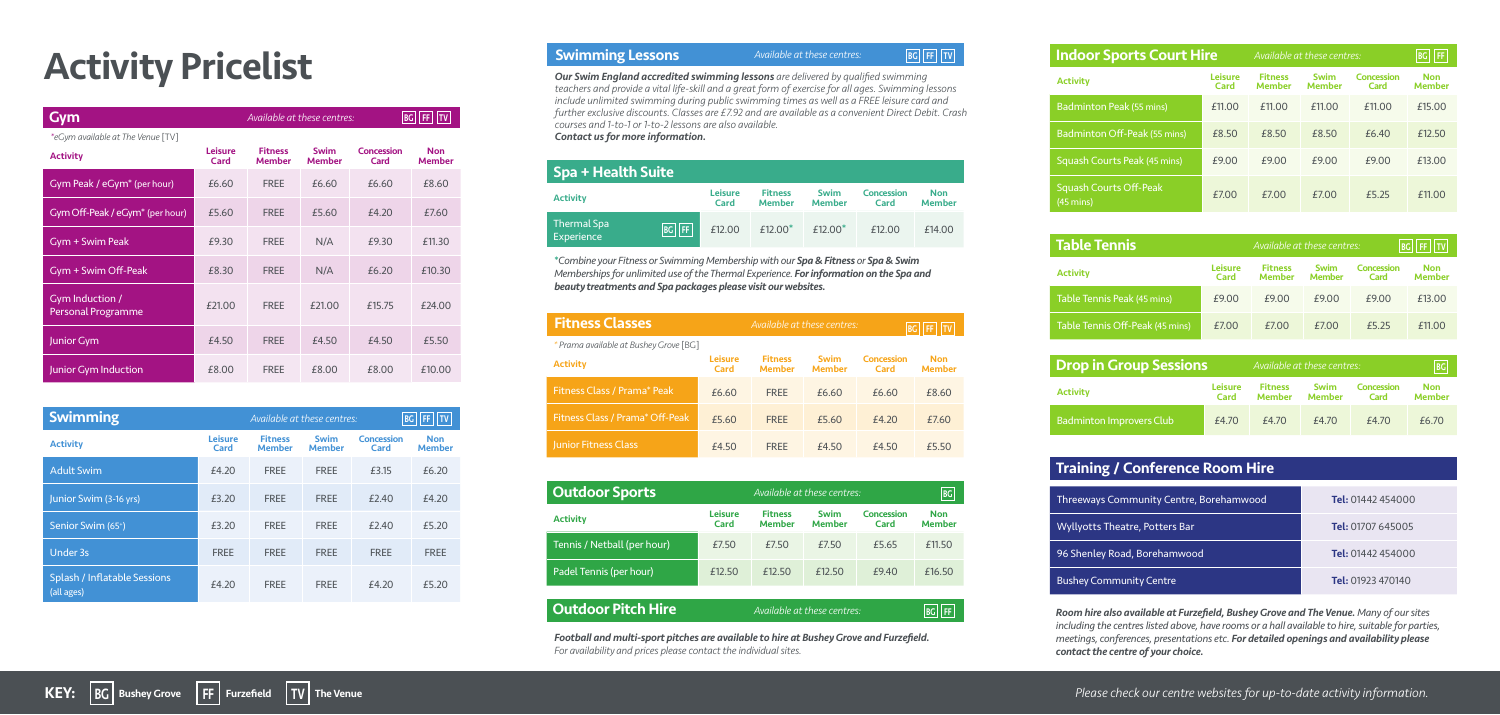## Children's Activities

*Our partner clubs and hirers offer a wide range of martial arts, trampolining, football, gymnastics and other sporting activities.*

#### *Please visit the centre website or ask at reception for more details.*

| <b>Activity</b>                                                | Leisure<br>Card | <b>Fitness</b><br><b>Member</b>             | <b>Swim</b><br><b>Member</b> | <b>Concession</b><br>Card | <b>Non</b><br><b>Member</b> |
|----------------------------------------------------------------|-----------------|---------------------------------------------|------------------------------|---------------------------|-----------------------------|
| BG <br>Runaround                                               | £3.70           | £3.70                                       | £3.70                        | £3.70                     | £4.70                       |
| <b>BG</b><br>Crèche (1 hour)                                   | £3.50           | £2.50                                       | £3.50                        | £3.50                     | £4.50                       |
| <b>BG</b><br>Crèche (2 hours)                                  | £6.00           | £4.00                                       | £6.00                        | £6.00                     | £8.00                       |
| <b>FE</b><br>Crèche @ Starjumps<br>Nursery (per hour)          | £5.00           | £5.00                                       | £5.00                        | £5.00                     | £5.00                       |
| Soft Play*(per session)<br>FF  <br>Adult<br>٠<br>Children<br>٠ | £2.00<br>£4.20  | f2.00<br>£4.20                              | f2.00<br>£4.20               | £2.00<br>£4.20            | £2.00<br>£5.20              |
| TV <br>Soft Play*                                              | £4.20           | £4.20                                       | £4.20                        | £4.20                     | £5.20                       |
| <b>IFF</b><br> BG <br>Holiday Club (per day)                   |                 | Please contact us for prices and age groups |                              |                           |                             |

*\* Seasonal discounts apply. Please ask for details.*

| <b>Soft Play Unlimited Membership</b>    | Available at these centres: $\boxed{FF}$ $\boxed{TV}$ |
|------------------------------------------|-------------------------------------------------------|
| Children under 3                         | Children over 3                                       |
| £120 per annum or £15pcm by Direct Debit | £150 per annum or £15pcm by Direct Debit              |

| <b>Climbing - 1 hour sessions</b> |                   | Available at these centres: | <b>FF</b> |
|-----------------------------------|-------------------|-----------------------------|-----------|
| Adult                             | Children under 16 | 1 Adult, 1 child            |           |
| £13.95                            | £10.50            | £21.00                      |           |

#### ENTRANCE FEES

An additional Adult £2.00 /

Junior £1.00 admission fee is payable by all non-members accompanying a member.

JUNIOR PRICES AND MEMBERSHIP To receive membership discounts for Children's activities, the child must hold a valid membership.

#### **CONCESSIONS**

You may be entitled to a Concession Membership which offers the benefits of membership plus additional discounts. Please see our membership application form or ask reception for details.

#### PEAK / OFF PEAK TIMES

All leisure centres operate the following Peak and Off-peak times:

Peak: Monday to Friday 4.30pm to close. Off-peak: All other times are Off-peak (your activity must conclude by 4.30pm Mon - Fri to gain Off-peak price).

Times and prices are correct at time of print and subject to change without prior notice. Please visit the centre website's for up-to-date information.